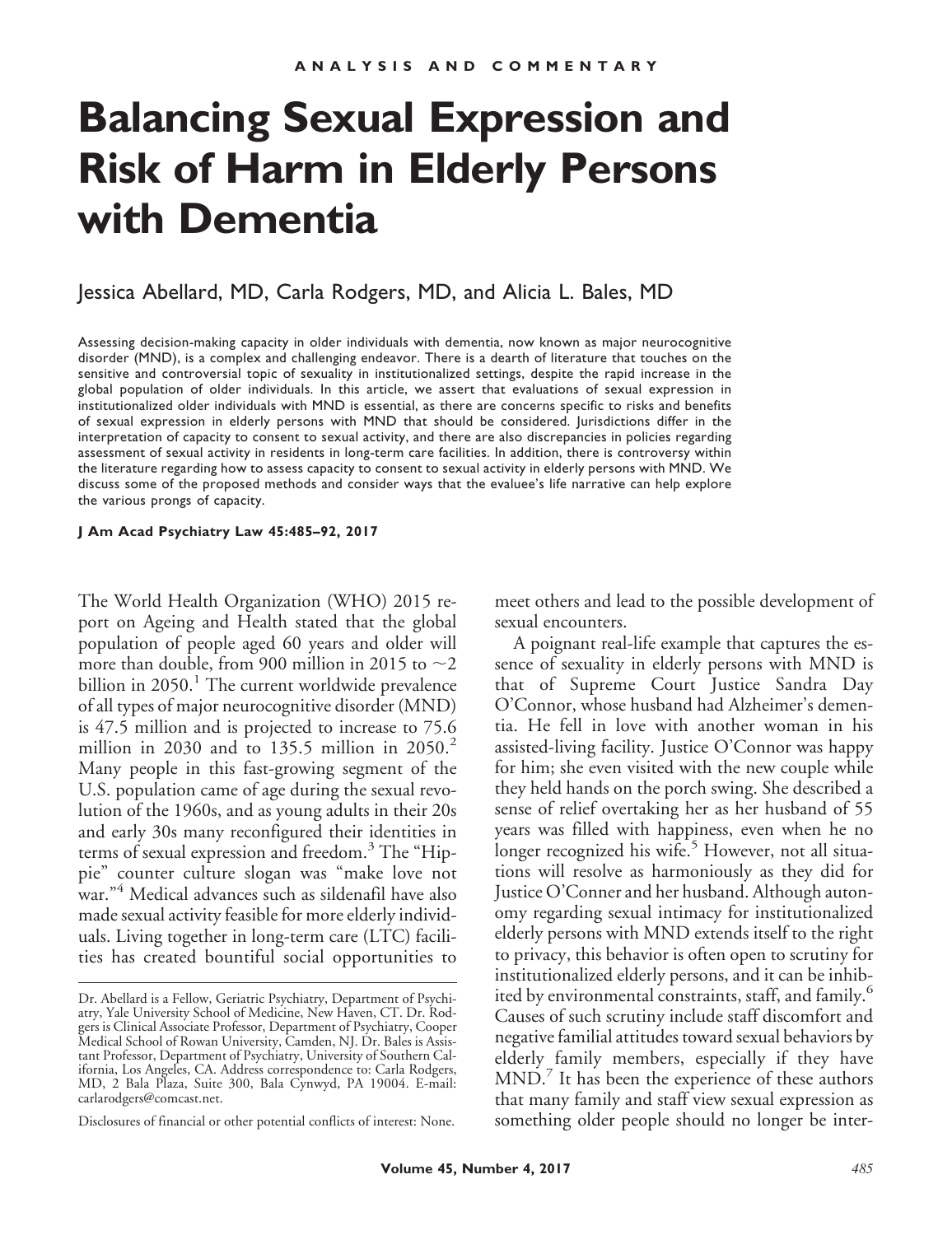ested in at their advanced stage. Some of the family dynamics that add an additional layer of complexity to an already controversial subject include multiple marriages and blended families with step children. Furthermore, an adult child is faced with a difficult decision when their parent makes a sexual choice that goes against the adult child's wishes. Given our litigious society, long term care facilities may also be concerned about legal action or the loss of revenue if family members were to remove their aging relatives if sexual expression was permitted. Family members are often informed of the resident's sexual activities as a matter of policy, generally *de facto*, and this communication, without attendant education, is frequently independent of the residents' choice.<sup>8</sup> Given all the factors described above, it is quite foreseeable that, in the future, clinical and forensic psychiatrists can expect to be asked to address the sensitive and controversial topic of capacity to consent to sexual activity in this aging population with MND.

#### **Topics Specific to Sexual Expression in Elderly with MND**

Before embarking on a discussion of capacity to consent to sexual activity, we will briefly review some of the topics related to sexual activity in elder adults with MND, specifically pertaining to benefits and risks. Besides being a basic human right and having the potential for significant emotional benefits, sexual activity appears to be associated with some physical health benefits in the elderly. While no causal conclusions can be drawn, it is notable that some studies have seen associations between sexual activity and weight loss, reduced risk of heart disease and stroke, pain relief, improved mood, and a bolstered immune system.<sup>9</sup>

There are also risks associated with sexual activity in elders, just as with any population, although, in elderly individuals with MND, there are additional considerations to take into account. No discussion of sexual intimacy in the elderly population is complete without acknowledging the potential for vulnerable individuals to be victims of abuse. Rates of abuse may be higher for older people living in institutions than in the community. Given the rapid increase in aging populations globally, the number of those subjected to elder abuse is predicted to increase.<sup>10</sup> Surprising data from WHO state that only 1 in 24 cases of elder abuse is reported, in part because older individuals

are often afraid to report cases of abuse to family, friends, or the authorities.<sup>10</sup>

Signs of elder sexual abuse include weight loss, bruises, broken bones, and increased confusion.<sup>11,12</sup> However, evaluation of these signs of sexual abuse in elderly individuals with MND can be challenging. Bruises may be attributed to the aging process rather than to an assault, and a common explanation of genital bruising or bleeding might be a "botched catheterization" or "rough perineal care" (Ref. 13, p 114). Reported behavioral markers of sexual abuse can be a sudden behavioral change, such as withdrawing to a fetal position, or repeatedly refusing personal care.<sup>14</sup> In one study that examined behavioral markers of elderly victims of sexual abuse, the victim displayed only fear or strong ambivalent feelings toward the suspected offender in about 50 percent of cases. As one might expect, patients with MND were less likely to self report instances of abuse than were those without MND.<sup>14</sup>

Sexually transmitted disease is another risk in the elderly population, and in particular in those with MND, who may be less able to report symptoms. There are unique challenges in elderly persons that prove to be a barrier for prevention of STD transmission: older persons are less likely to discuss their sexual habits with their doctor, and providers may not routinely take a sexual history in older persons because of their own discomfort or personal bias.<sup>15</sup> Additional challenges for sexually transmitted disease (STD) prevention in elderly persons is that, when pregnancy is not a concern, couples may be less likely to use a condom and to practice other forms of safe sex. Regarding HIV in particular, the Centers for Disease Control (CDC) reports that in 2013, people aged 55 and older accounted for 26 percent of the estimated 1.2 million people living with diagnosed or undiagnosed HIV infection in the United States. Although people aged 50 and older have the same HIV risk factors as younger people, they may be less aware of their HIV risk factors and tend to be diagnosed with HIV infection later in the course of the disease.<sup>15</sup>

#### **Policies to Address Sexual Capacity in Long-Term Care Facilities**

It is helpful for the consulting forensic psychiatrist to know what policies, if any, an LTC facility has when asked to perform an evaluation for a resident's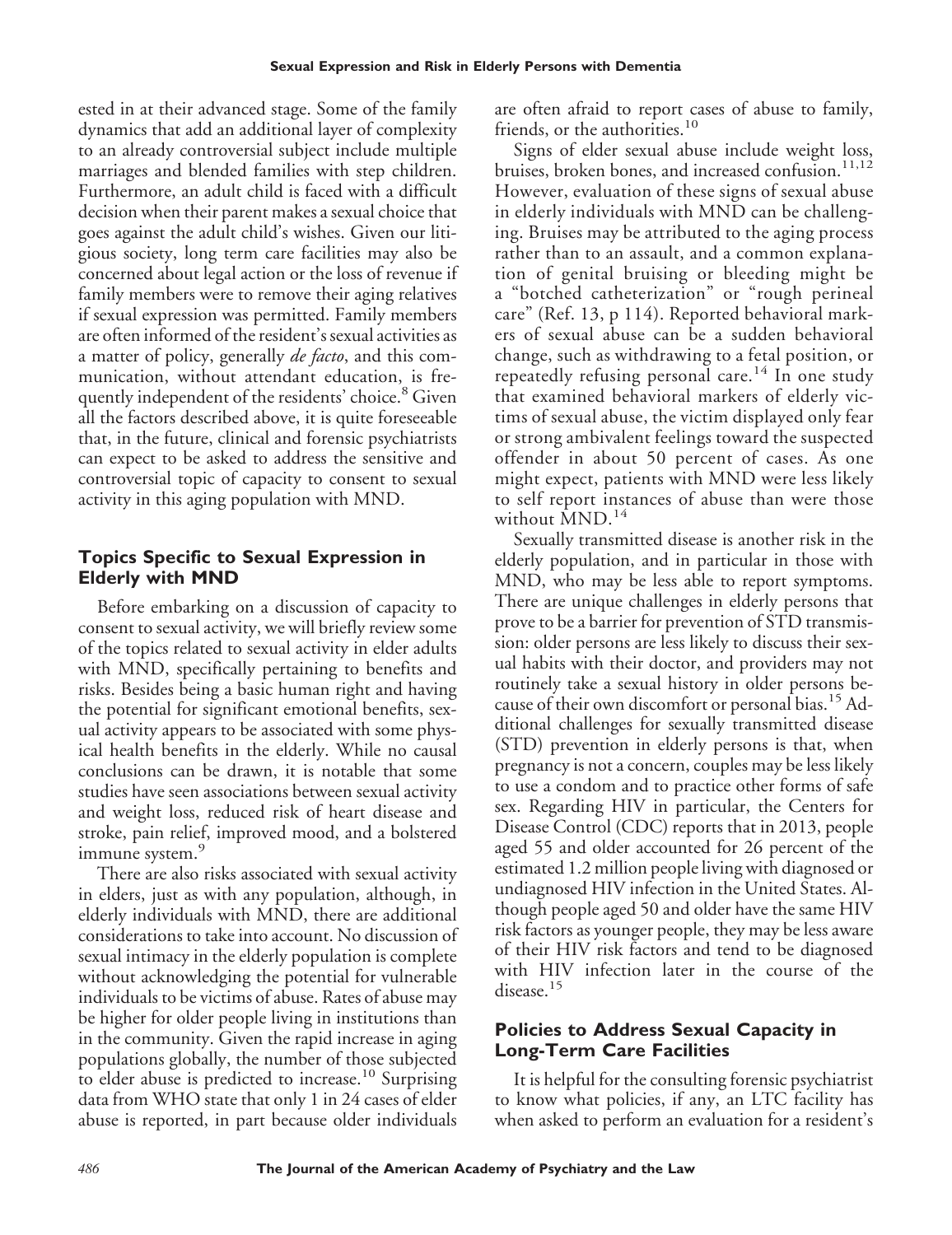competency to consent to sexual intimacy. It is also useful to know if such policies include discussions with family members.

The American Psychological Association and the American Bar Association created a handbook<sup>16</sup> discussing evaluations of capacity for sexual consent. In this publication, they recommend that LTC facilities have policies and procedures regarding sexual relations that are consistent with state statutes, if any. Some LTC facilities have a policy to address sexual activity in their residents, but such policies are not universal among all facilities. Failure to examine these possibilities may increase the potential for curtailing the rights of the elderly with MND, as well as for exposure to civil litigation and even criminal charges, all problems potentially involving consultation and opinions by forensic psychiatrists.

As an example, criminal charges resulted in the case of Henry Rayhons, a nine-term Iowa Congressman charged with third degree felony sexual abuse when he was accused of having sex with his wife in a nursing home.<sup>17</sup> It was noted she had severe MND. They were both widowed when they met in a church choir and subsequently had a reportedly loving marital relationship. Even though Mrs. Rayhons was experiencing severe MND, staff at her nursing home noted she "was always pleased to see Henry."<sup>17</sup> Because of Mrs. Rayhons' level of cognitive impairment, the facility's doctor determined that she did not have the capacity to consent to sexual activity, although she would allegedly initiate sexual activity with her husband. Mr. Rayhons' stepdaughter was concerned about this contact between her mother and stepfather. She successfully petitioned for guardianship of her mother, but her petition did not specify sexual activity. She subsequently pressed charges after she learned that Mr. Rayhons continued to have sexual activity with her mother after she specifically limited her mother's contact with him. Mr. Rayhons was eventually acquitted of all charges, but decided to not run for another term.<sup>18</sup> It is not known whether this LTC facility had a policy in place to evaluate sexual capacity, but it appears that in this case, a family physician initialed a one-page document listing restrictions for Mrs. Rayhons which included a question as to whether she was able to consent to "any sexual activity," on which the physician wrote "no." Allegedly the care plan and the decision were based on faring poorly on a standardized cognitive test: the Brief Interview for Mental Status, which tests recognition, temporal orientation, and recall (cited in Ref. 19).

The example of Mrs. Rayhons' capacity assessment stands in contrast with the assessment process at the Hebrew Home at Riverdale (The Home) in New York. The Home pioneered a sexual rights policy that applies to all older adults who receive services from or reside at The Home.<sup>20</sup> It highlights the importance of emotional and physical intimacy in the lives of older adults. The Home has a policy for evaluating consent to sexual activity in which key aspects in The Home's interpretation of consent include "ability to express a choice, ability to appreciate sexual activity, and the personal quality of life choices in the here and now" (Ref. 21, p 13). The Home assesses ability to express a choice by asking the person's wishes about relationships and observing clues when the person is nonverbal, such as facial expressions, body language, and mood before and after sexual contact. The Home's staff assesses the ability to appreciate sexual activity by asking the person what it means to have sex, what it means to the partner, and how the person or the partner would stop the activity if desired or necessary. The Home's staff assesses the personal quality of life choices in the here and now by asking the person, "Was and is intimacy important in your life? What are your social and companionship needs? What brings happiness or fulfillment to your day?" (Ref. 22, p 2). In instances with cognitively impaired residents, an interdisciplinary care team makes clinical determinations weighing benefits and risks associated with the resident's sexual expression. The differences in the two examples highlight the discrepancies seen in long-term care facilities in response to questions regarding sexual capacity.

### **Defining Sexual Capacity**

As in all legal matters, forensic psychiatrists should be aware of the applicable rulings and statutes in the jurisdictions in which they are consulting on matters regarding sexual capacity in elderly individuals with MND. Jurisdictions differ in their definition of capacity to consent to sexual activity. Some states have case law addressing capacity to consent to sexual activity in an individual with intellectual disability. For example, New Jersey takes a position that a person only need understand the physical nature of sexual intercourse and engage voluntarily (*State v. Olivio*).23 States such as North Dakota have determined that in addition to these factors, knowledge of the practical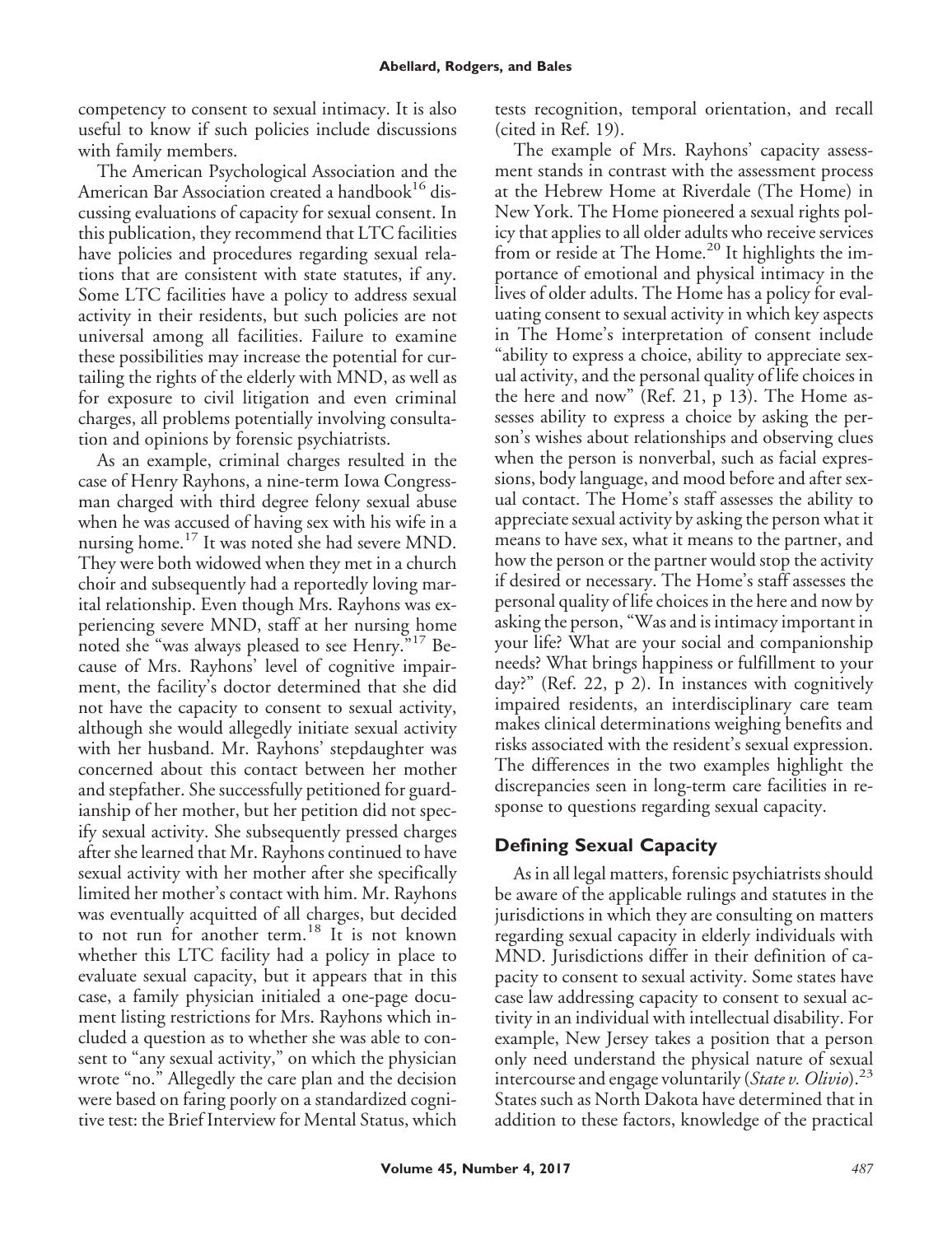consequences, such as sexually transmitted diseases and pregnancy, is also a requirement (*North Dakota v. Mosbrucker*).<sup>24</sup> Other states, such as New York, use yet a more extensive definition of capacity, requiring that a person must understand not only the medical consequences, but also the moral and social consequences to be capable of consenting to sexual activity (*People v. Easley*).<sup>25</sup>

Some jurisdictions fall silent on how to interpret capacity to consent to sexual activity. In addition, it is unknown whether courts would view capacity to consent to sexual activity in individuals with MND differently from capacity to consent to sexual activity among individuals with intellectual disability, as the examples above from case law do not involve individuals with MND. What is generally agreed upon is that the approach to assessing sexual capacity needs to be flexible and account for the varying levels of risk in different situations, as one might for various medical procedures or for different levels of criminal charges. A person might be capable of consenting to some intimate acts such as kissing but not sexual penetration, or capable of consenting to contact with certain individuals but not with others.<sup>26,27</sup> Among writers who have discussed specific prongs of capacity assessments in elderly persons with MND, commonly endorsed criteria for assessment are knowledge of relevant information, understanding and reasoning, and voluntariness of the consent.<sup>6,21,26</sup> However, there is no broad consensus on which factors in each of these prongs is the most relevant.

Take for example, the criterion of knowledge. One commonly cited paper by Lichtenberg and Strzepek<sup>6</sup> advocates assessing the knowledge prong of capacity by considering the awareness of the relationship. In assessing the person's awareness and knowledge of the relationship they recommend evaluating whether the person is cognizant of the other's identity and intent and "whether the person can state which level of intimacy they would be comfortable with" (Ref. 6, p 119). Tarzia *et al.*<sup>28</sup> argued that this definition of knowledge or awareness erroneously places the burden to prove capacity on the evaluee rather than putting the onus on others to prove incapacity. In addition, they argue that asking individuals to define their comfort with various levels of intimacy poses an exceedingly high standard. They point out that many people without MND, who presumably have capacity, have been in a situation where they found it difficult to predict what level of intimacy they would

be comfortable with before engaging in such behavior. The recommendations of how to assess knowledge, as proposed by Tarzia et al., differs from that of Lichtenburg and Strzepek by arguing that only accurate recognition of the other person in the sexual dyad is required. They state, "the only justification for interfering in a sexual relationship between two people who appear to be happy, we suggest, is if one or both residents are not aware of the identity of the other person and believes the person to be someone else (spouse/partner)" (Ref. 28, p 612).

The criteria for assessing rationality and understanding are similarly variable. One of the consequences of sexual activity, pregnancy, is not applicable in the elderly population with MND. The understanding of pregnancy as an outcome of sexual intercourse is, however, common in case law in some of the states mentioned above. Stavis and Walker-Hirsch<sup>29</sup> have recommended assessing understanding of safe sex practices and STDs when assessing for capacity for sexual consent in individuals with intellectual disabilities. The risk of STDs is certainly a theoretical possibility for any sexually active person, regardless of circumstances, and, ideally, the individual would be able to accomplish this risk–benefit calculation.

However, others have argued that LTC staff could take practical measures to reduce risks for institutionalized residents, such as lowering beds to prevent falls, or providing condoms to prevent transmission of STDs.26,28

Besides the physical risks of sexual activity, another factor occasionally mentioned in literature on assessments is the factor that has been described as emotional risk. For example, Lichtenberg and Strzepek recommend evaluating whether the person "realizes that the relationship may be time limited" and asks "can the patient describe how they will react when the relationship ends?" (Ref. 6, p 119) The Society for PostAcute and Long-Term Care Medicine issued a white paper in 2016 that stated, "Emotional involvement, fear of abandonment and loneliness may increase an individual's vulnerability to exploitation by a potential partner. Evaluation of capacity for consent should take these factors into consideration" (Ref. 21, p 6). On the other hand, it could be argued that this risk of emotional vulnerability is no different from risks that people without MND face and that taking this into consideration in a capacity argument would deprive the evaluee of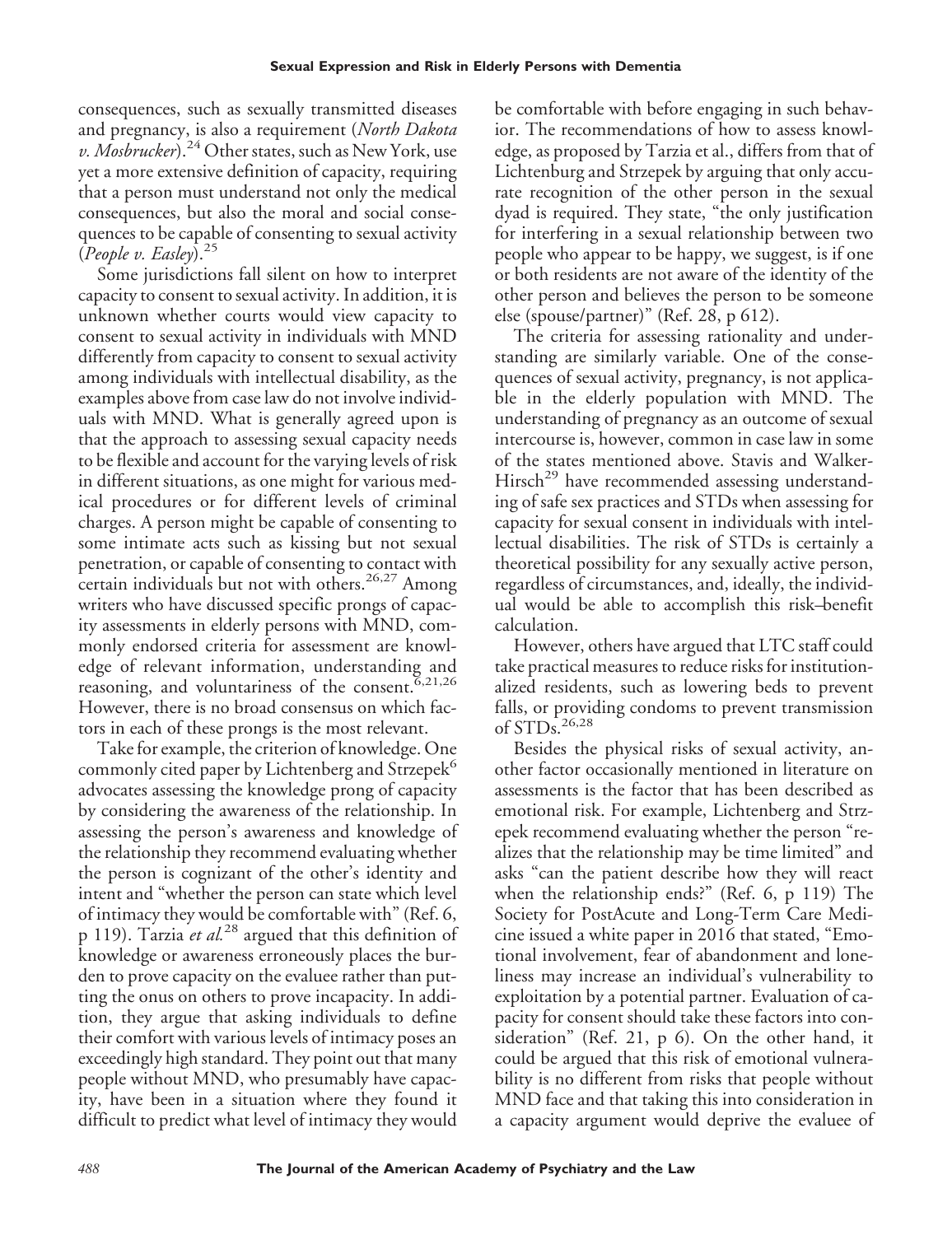some degree of dignity inherent in being able to take risks.<sup>28</sup>

The American Psychological Association and the American Bar Association created a handbook discussing various assessments of older adults with diminished capacity. On sexual capacity, they too list knowledge, understanding, and voluntariness as three critical factors and then provide their interpretation of the criteria.<sup>16</sup> The interpretation includes, but is not limited to, a basic knowledge of sexual activities in question, potential risks such as STDs, how to prevent them, the responsibilities of parenthood, illegal sexual activities, how to determine whether sexual activities are not desired by the partner, and appropriate times and places for sexual activity. The handbook also recommends including the abilities to appreciate the consequences of various courses of action, express a choice based on rational logical consideration of relevant knowledge (including the personal benefits and risks of sexual activity), and assess whether the anticipated behavior is consistent with the individual's values and preferences.<sup>16</sup>

## **Commentary**

Absent an applicable legal standard, most authors have used the three prongs of knowledge, understanding and voluntariness, but what exactly each of these prongs entails regarding sexual capacity in the cognitively impaired elderly patient is controversial. Lindsay<sup>30</sup> pointed out that in the same fashion in which one chooses whom to marry or to vote for, sexual activity is a form of expression that does not necessarily unfold in a structured manner, after logically weighing risks and benefits. Decisions to engage in sexual activity are neither medical nor legal, and they are so intertwined with an individual's values, culture, and life history, that one could argue that capacity assessment for sexual activity is not warranted, given it is a personal choice and means of self-expression. When legal precedent is not clear, an argument can be made that examining the evaluee's values could assist the forensic evaluator to determine which factors within each prong should be explored. However, within the three generally recognized principals, the evaluator may find some guidance in where to focus efforts and where to comment on how MND may or may not affect those factors.

We will use two hypothetical examples to illustrate how this may unfold. A woman living in a jurisdiction with no legal precedent for defining sexual capacity is admitted to a long-term care facility with a diagnosis of MND. Staff notice that there are several men in the facility who have demonstrated an interest in developing a sexual relationship with her, and she likewise appears to be interested in engaging with all of them. She does not appear to mistake any of them for someone else, but often she cannot identify some of them by name. She cannot state explicitly what level of sexuality she would be open to in each relationship, but she has made it clear to staff that she knows how to stop encounters when she loses interest. She and all of her potential partners are free of STDs. She states that she is willing to use condoms, but it is not clear whether she uses those provided. No evidence of coercion or undue influence was noted in any of her relationships. Examination of her life narrative shows a woman described by loved ones as a "strong willed feminist who knows what she wants and isn't afraid to get it." She was known for telling stories about growing up during the "free love" movement and was noted as having had a "high sexual appetite" before her diagnosis of MND. She was known to have had multiple self-described "casual" sexual encounters throughout her life and highly valued her freedom of sexual expression.

Another woman who lives in a jurisdiction with no legal precedent for defining sexual capacity develops MND and is admitted to a long-term care facility where she meets a man, falls in love, and wants to engage in sexual activity with him. She could accurately identify him by his name, knew he was not her husband, could explicitly list the exact sexual activity she was interested in enacting. She knew that both were free of STDs, and she understood the potential theoretical risk of contracting a STD in the future. No evidence of coercion or undue influence were noted in their relationship. She was aware that her husband was saddened and hurt when the relationship with the other man developed and was able to state that her husband would be even further saddened by the development of a sexually intimate relationship between her and the other man. Examination of her life narrative shows a conservative religious woman who valued fidelity and piousness, from all accounts had a loving relationship with her husband of 30 years, was active in her church, and was extremely conscious of how her friends and family viewed her up until the development of her MND.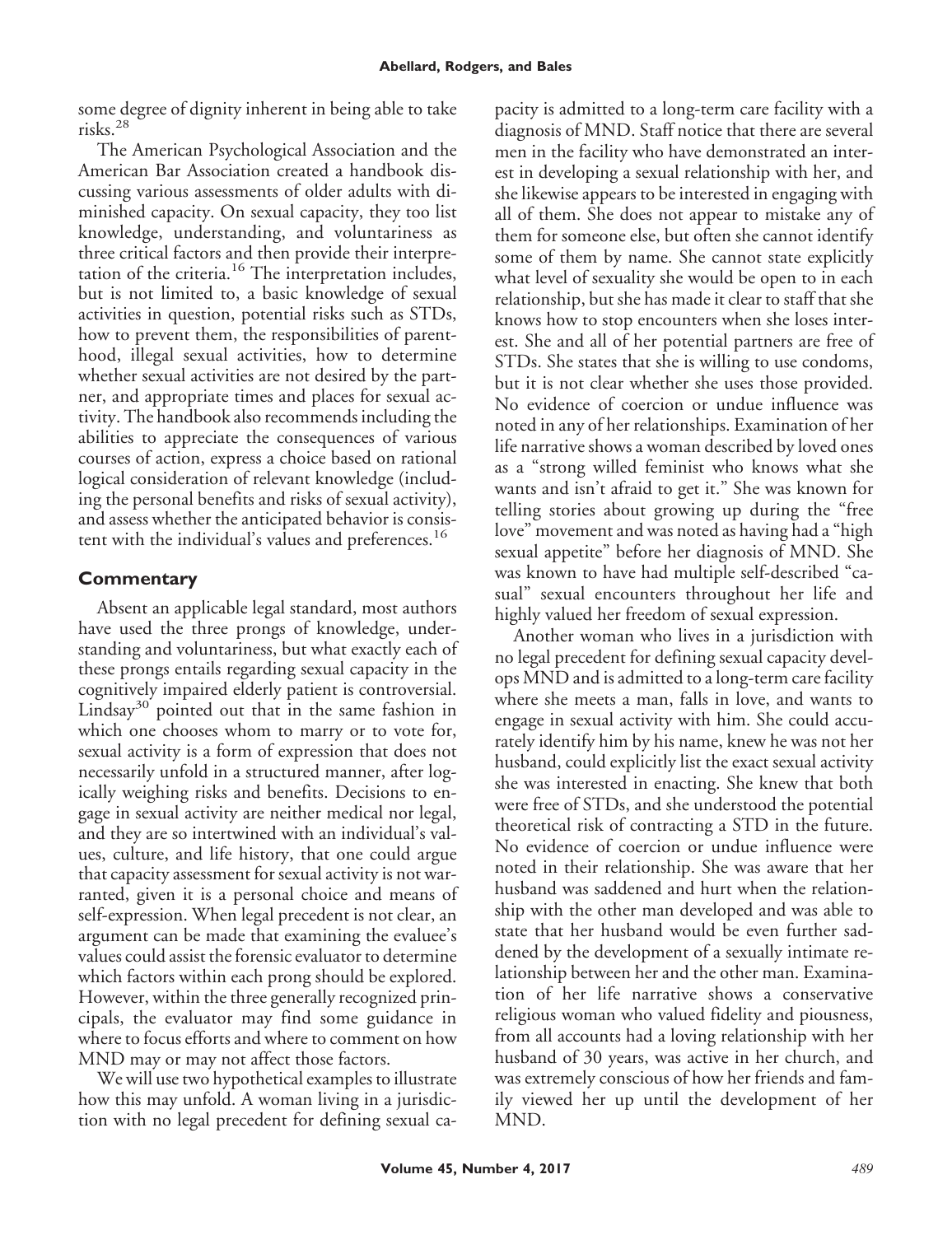In the first example, the evaluator would be likely to take note that the woman may have deficits in the knowledge prong and possibly the understanding prong. However, the degree to which these would interfere with her capacity for sexual encounters is debatable. The fact that she does not always recognize the men in her relationships by their names would be concerning to some, but on the other hand, it could be argued that she is aware that there is a relationship with each of these individuals and that, based on her previously held values, this is the more important facet of knowledge in her case.

In the second example, the evaluator might ultimately find that the woman's disease process was causing disinhibition, personality changes, and affecting her decision-making in such a way that was starkly at odds with her previously long-held values and preferences. In other words, if not for her disease process, this new relationship would not be forming. The evaluator might alternatively find that the woman's disease process was actually unrelated to the change in her life choices, and that this time in her life represented a chance for her to explore ideas and gain experiences that she had been fearful to express her desire for up until this time. In this scenario, taking into account the woman's historical background may assist the evaluator in identifying various avenues that need further exploration, such as further probing her understanding of the potential impact of her relationships with loved ones. In both examples, even if the evaluator ultimately chooses to refrain from directly opining on the binary question of "capacity to consent or not," the forensic evaluator will still be of assistance by educating the court on what impact, if any, the disease process may have on the various factors at play within the three prongs of the capacity assessment.

### **Conclusion**

The topic of sexuality in elders with MND is undoubtedly a controversial and sensitive one. Personal biases in staff of long-term care facilities, patients' families, and forensic psychiatrists can influence the responses to the sexual needs and desires of elderly individuals with MND. When clinicians or forensic psychiatrists assess the needs of elderly patients, the potential benefits of sexual intimacy in patients with MND should not be underestimated. At the same time, some patients with MND may be vulnerable: emotionally, cognitively, and physically. It is essential to remain cognizant of the risks presented when questions of capacity for sexual intimacy arise. Clinicians who treat geriatric patients should consider having a discussion with patients about their views on their sexuality and their wishes before or at the start of the development of MND. Helping to increase awareness of the needs and benefits of sexual expression in the elderly with MND among multidisciplinary providers, nursing home staff, and family members may ultimately benefit the patient, as increasing understanding may help optimize safe opportunities for sexual expression, while also helping identify when someone does not have capacity to consent. Long-term care facilities can start developing policies to address sexual capacities of their residents, some of which can include preemptively assessing capacity for sexual activity at or before admission and then on a periodic basis thereafter or as needed if staff notes signs of interest or development of a relationship. Forensic psychiatrists may be asked in increasing numbers to comment on cases involving matters of capacity for sexual activity.

Jurisdictions differ when defining what capacity for sexual activity entails. Some states have adopted a stance that only voluntariness and a basic understanding of the physical nature of sexual intercourse is required. Other states have used a standard that requires the additional understanding of the practical consequences of sex, such as unwanted pregnancy and STDs. Yet others states have defined capacity to mean that a person must also understand, not just the medical consequences of sexual intercourse, but also the moral and social implications of their sexual behaviors. Finally, not all jurisdictions have a legal precedent as of yet to define capacity for sexual activity, and thus the term is left ambiguous. Commonly, endorsed criteria in the literature uses a medical ethics viewpoint, including knowledge, understanding, and voluntariness. We recommend that assessors who are asked to evaluate these three prongs also consider taking a narrative-based approach by considering the evaluee's life story and values before MND to determine how to examine knowledge, understanding, and voluntariness. These three concepts, particularly those of knowledge and understanding, may be defined differently under individual circumstances. Assessment of knowledge encompasses a basic recognition of the other person, of the relationship, and of the sexual activity in question. Understanding includes the meaning of the po-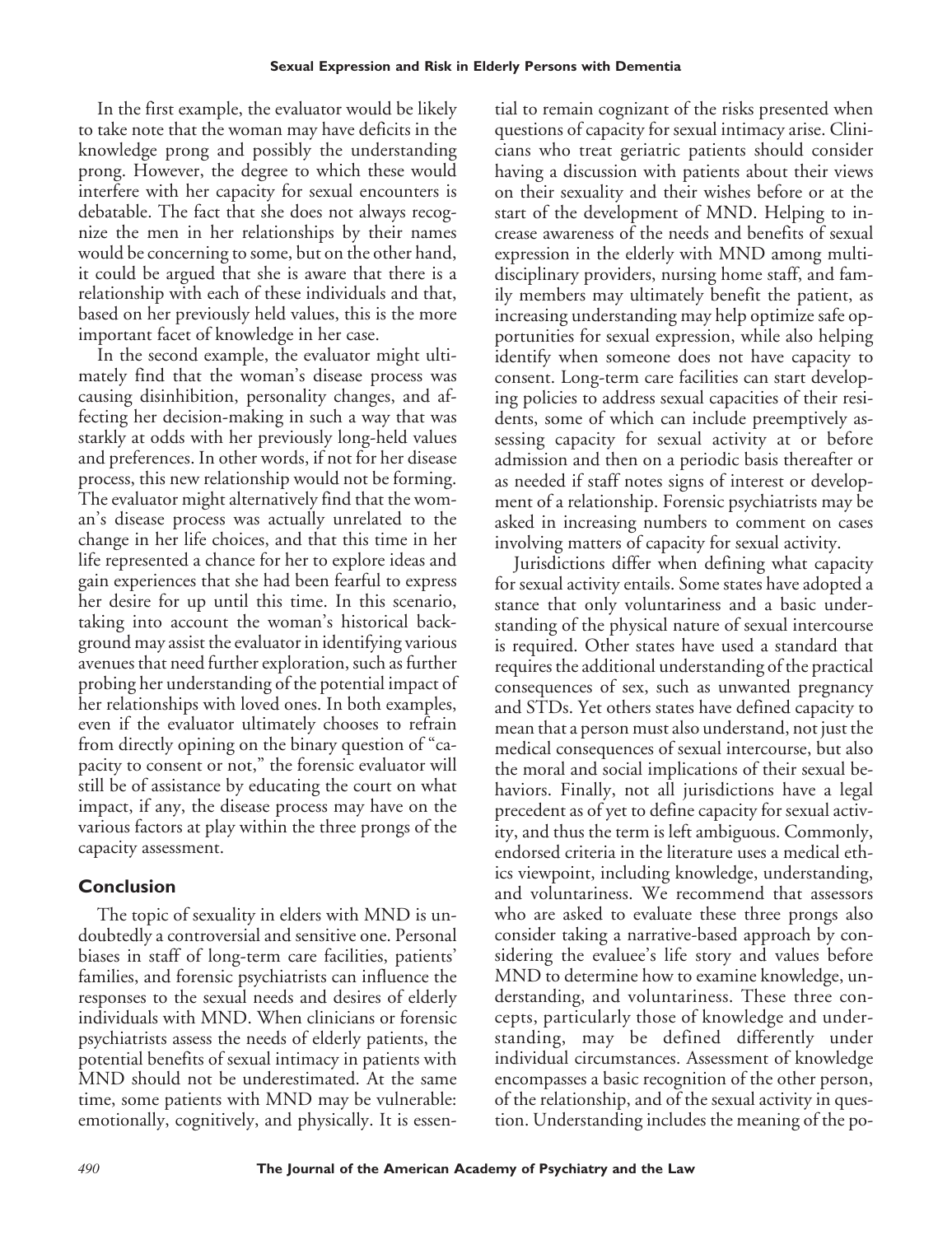tential risks of engagement and how the sexual behavior affects other relationships in the person's life. Voluntariness entails an assessment, not only of willingness in the here and now, but also capability to resist or stop the activity if there is a change of heart. In using this approach, the basic capacity assessment is used as the framework of the overall evaluation, but within each of the prongs, the assessor would use the patient's life narrative and values to highlight what aspects of each prong are most relevant in each case and how the patient's MND might affect each.

This area of competency and viable approaches to such an assessment have been overlooked, although an increasing awareness of this complex problem is evident. Questions regarding sexual capacity are certainly already being raised in long-term care facilities across the country and are likely to occur even more frequently as the aging population grows. Infringements upon privacy or instances of elder abuse are likely to occur when the discussion of capacity has been avoided. Psychiatrists may be in a unique position to provide insights into how a person's impairments from MND might affect the three prongs of capacity. It is our hope that such efforts will help spur discussions and debate and generate practical guidelines for those who are on the front lines of forensic psychiatry.

There are several ways to address the gap in the understanding of sexual decision-making capacity in those with MND. We believe surveys of multidisciplinary staff, family members, and patients in a residential setting should be formulated to gather information about sexual activity in institutionalized elderly persons. We propose that this identified gap can be addressed by qualitative prospective research. We recommend that surveys be developed that would assess the following:

What are the sexual choices of a resident, regardless of the capacity to make those choices?

How could the exploration of these choices be accomplished by asking the residents whether they understand risks and benefits of making those choices, similar to the assessment of any other capacity for decision-making?

What is the clinician's perspective of sexual decision-making capacity?

The surveys that address these three interdependent areas could guide the forensic community. The results can be used to address institutional policy. As previously described, there are wide variations in policy; however, it is difficult to formulate clear policy without first achieving scientific consensus of what is acceptable.

There are not enough data regarding public and professional opinions about sexual activity in institutionalized elderly persons in general. The development of future policies will serve as a tool for the forensic psychiatrist in the complex evaluation of capacity for sexual activity in patients with MND and when and how to identify sexual abuse in vulnerable patients. Furthermore, guidelines for this assessment may ultimately provide a balance of autonomy, beneficence, nonmaleficence, and safety for sexual activity in patients with MND who reside in an institutionalized setting.

#### **References**

- 1. World Health Organization: World Report on Ageing and Health, Geneva. Switzerland: World Health Organization, 2015. Available at: [http://apps.who.int/iris/bitstream/10665/186463/](http://apps.who.int/iris/bitstream/10665/186463/1/9789240694811_eng.pdf?ua=1/) [1/9789240694811\\_eng.pdf?ua](http://apps.who.int/iris/bitstream/10665/186463/1/9789240694811_eng.pdf?ua=1/)=1/. Accessed July 29, 2017
- 2. World Health Organization: Mental Health and Older Adults. Geneva, Switzerland: April 2016. Available at: [http://](http://www.who.int/mediacentre/factsheets/fs381/en/) [www.who.int/mediacentre/factsheets/fs381/en/.](http://www.who.int/mediacentre/factsheets/fs381/en/) Accessed August 3, 2016
- 3. Bailey B: Prescribing the pill: politics, culture, and the sexual revolution in America's heartland. J Soc Hist 30:827–56, 1997
- 4. Levin J, Spates J: Hippie values: an analysis of the underground press. Youth Soc 2:59 –73, 1970
- 5. Zernike K: Love in the Time of Dementia. New York Times, December 13, 2007. Available at: [http://www.people-inc.org/](http://www.people-inc.org/newsletters/December2007/NYTimesArticle.pdf/) [newsletters/December2007/NYTimesArticle.pdf/.](http://www.people-inc.org/newsletters/December2007/NYTimesArticle.pdf/) Accessed November 19, 2016
- 6. Lichtenberg P, Strzepek D: Assessment of institutionalized dementia patients' competencies to participate in intimate relationships. Gerontologist 30:117–20, 1990
- 7. Zeiss AM, Kasl-Godley J: Sexuality in older adult's relationships. Generalizations 25:18 –25, 2001
- 8. Frankowski AC, Clark LJ: Sexuality and intimacy in assisted living: residents' perspectives and experiences. Sex Res Soc Policy 6:25–37, 2009
- 9. Lindau ST, Gavrilova N: Sex, health, and years of sexually active life gained due to good health: evidence from two US population based cross sectional surveys of ageing. BMJ 2010;340:c810
- 10. World Health Organization: Elder Abuse Fact Sheet, June 2017. Geneva, Switzerland: WHO. Available at: [http://www.who.](http://www.who.int/mediacentre/factsheets/fs357/en/) [int/mediacentre/factsheets/fs357/en/.](http://www.who.int/mediacentre/factsheets/fs357/en/) Accessed November 27, 2017
- 11. Pennsylvania Department of Aging: The Older Adults Protective Services Annual Report, FY 2012–2013. Harrisburg, PA: Pennsylvania Department of Aging, Available at: [http://www.aging.pa.gov/](http://www.aging.pa.gov/organization/advocacy-and-protection/Documents/OAPSA%20Report%20FY%202012-13.pdf/) [organization/advocacy-and-protection/Documents/OAPSA%20](http://www.aging.pa.gov/organization/advocacy-and-protection/Documents/OAPSA%20Report%20FY%202012-13.pdf/) [Report%20FY%202012-13.pdf/.](http://www.aging.pa.gov/organization/advocacy-and-protection/Documents/OAPSA%20Report%20FY%202012-13.pdf/) Accessed July 15, 2016
- 12. Kane RS, Goodwin JS: Spontaneous fractures of the long bones in nursing home patients. Am J Med 90:263-6, 1991
- 13. Burgess AW, Clements PT: Information processing of sexual abuse in elders. J Forensic Nurs 2:113–20, 2006
- 14. Burgess A, Phillips S: Sexual abuse, trauma and dementia in the elderly: a retrospective study of 284 cases. Victims Offend 2:193– 204, 2006